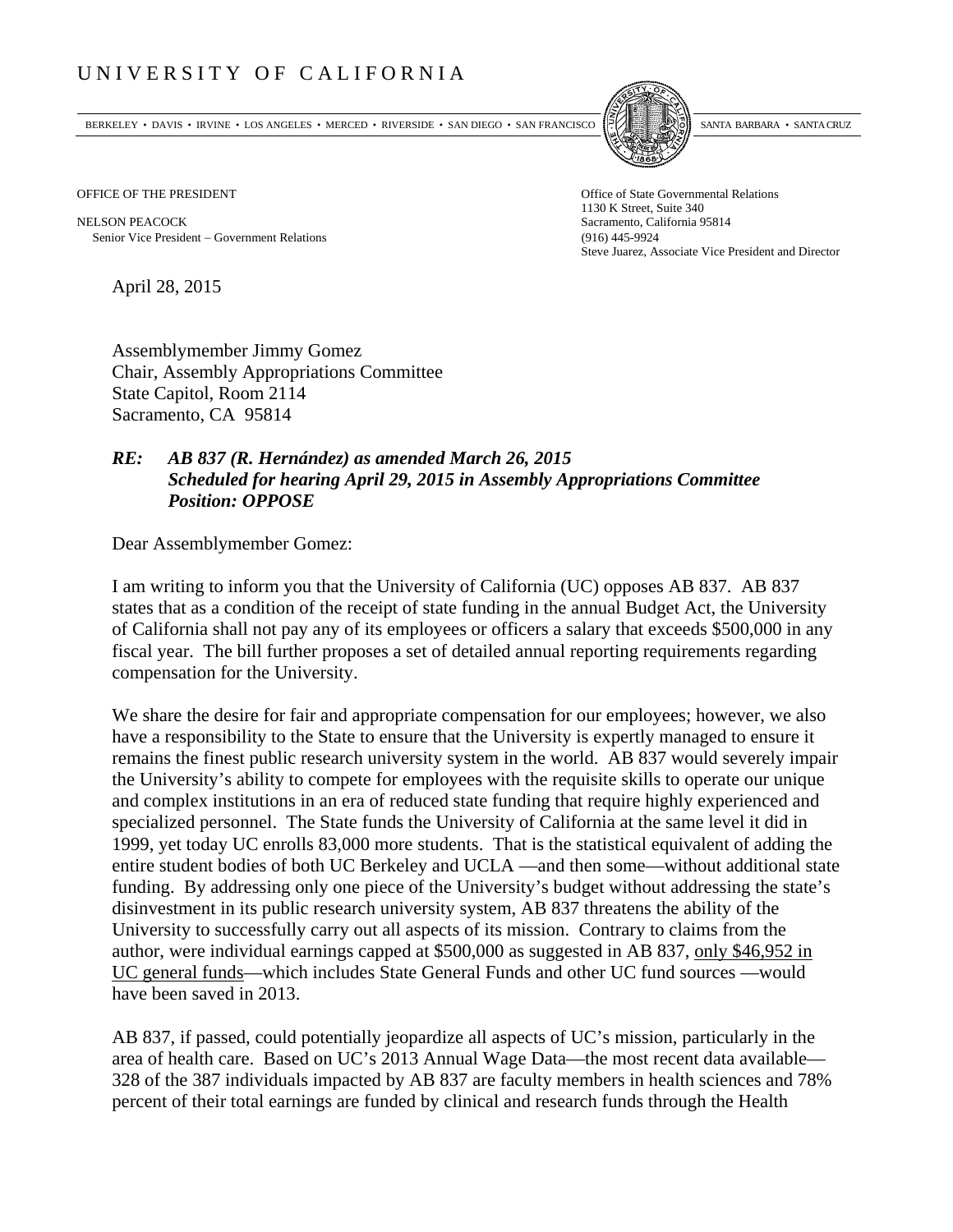Sciences Compensation Plan. These 328 individuals provide clinical care at our teaching hospitals, educating the next generation of health care providers and carrying out life-saving medical research. In conjunction with their teaching mission, UC's five medical centers provide a full range of healthcare services and are sites for testing the application of new research findings and the development of new diagnostic and therapeutic techniques.

UC faces numerous competitive challenges related to compensation. Many UC employees are significantly underpaid compared to the external labor market, including employees in our faculty and senior leadership classifications. Limiting the pay of the University's top faculty and administrators would establish arbitrary thresholds that do not correspond to the competitive market for hiring, retaining, and motivating qualified employees. As a world-renown education and research institution, UC competes for highly accomplished faculty and staff not only at the national level but globally as well. Establishing an artificial barrier to competitive and fair pay would severely limit the medical enterprise and campuses from recruiting qualified candidates from other public institutions and other employers with whom we compete. UC would also expect to experience significant turnover and retention issues, which can be costly to the University: it's not uncommon for turnover costs to run the equivalent of, or higher than, the annual salary for a specific position. It is imperative that we retain the ability to attract highly qualified employees to carry on the work of the University; **AB 837 would significantly undercut that ability.**

The University is committed to appropriate compensation reporting, and much of the information required by AB 837 is already reported in our annual wage database and in the data we provide the State Controller's Office for their database. UC maintains a compensation website that has been established to provide the public with comprehensive and timely information about UC's compensation practices. The website, which is regularly updated with salary actions taken at Regents' meetings, hosts several annual university compensation reports and information on our compensation policies, including a detailed listing of Senior Management Group members and other highly compensated staff. Because the percentage of the total UC payroll funded by the state and student educational fees continues to decline, UC's personnel have worked hard to attract billions of dollars of federal and private funding. As a result, compensation is paid from a variety of sources. The University estimates that the costs of complying with the additional reporting provisions in AB 837 would be in the range of \$200,000 annually, due to the complexities of the fund sources in the annual wage database.

It is imperative that UC retain the ability to attract and keep highly qualified employees to carry on the mission of the University. The University of California serves as a major catalyst for the State's economy by driving the technology and innovation that stimulates job growth and providing the education and training of our students required to meet the State's employment needs. Every dollar the state invests in UC yields \$14 in economic output and UC generates more than \$46 billion in annual economic activity in California. This success requires an investment in our people and is predicated on the University being able to remain competitive in the search for, and retention of, academic and administrative talent. The bottom line is that the implementation of this legislation will have no impact on tuition levels, but it would significantly harm UC's ability to provide the best education for our students.